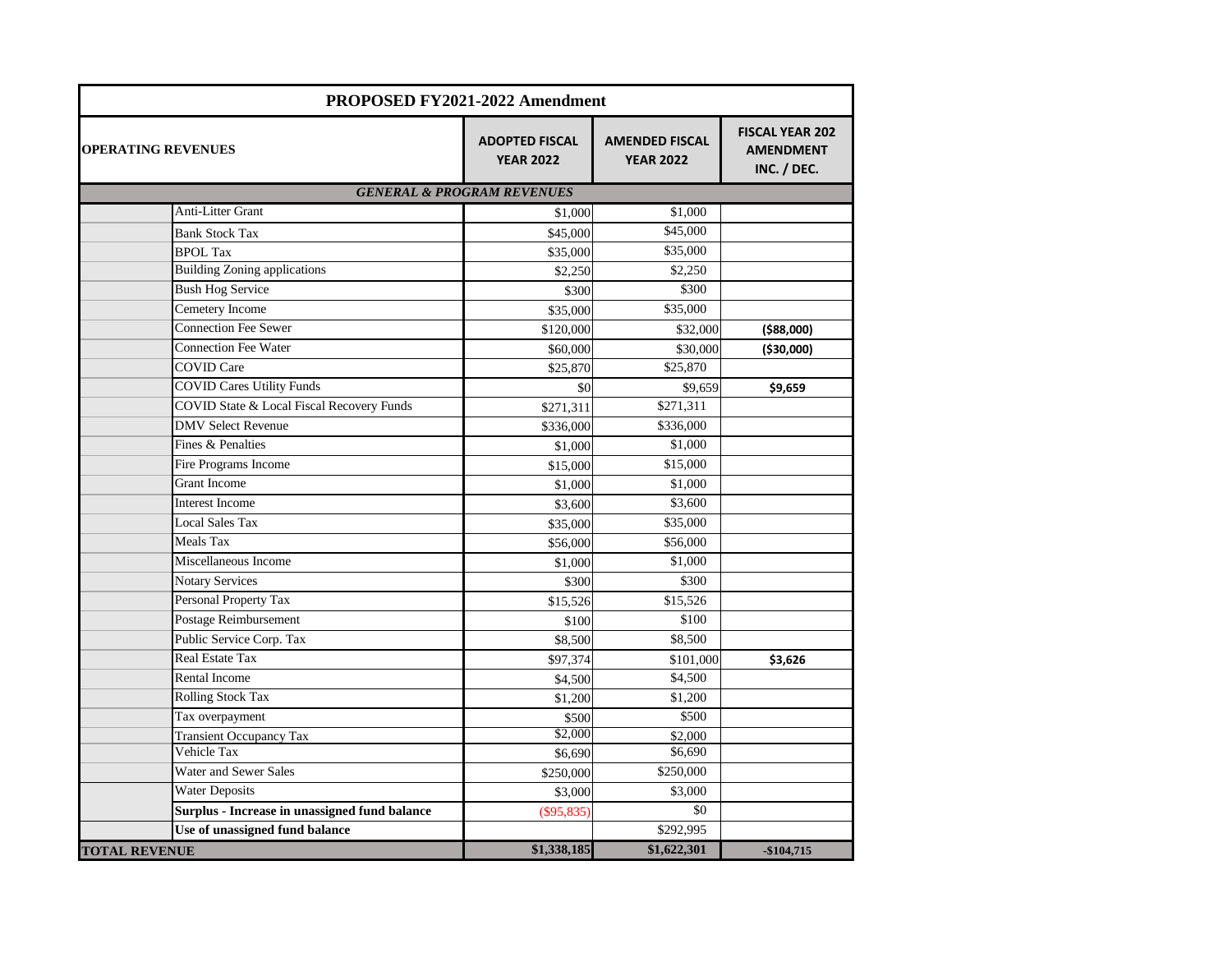| <b>PROPOSED FY2021-2022 Amendment</b> |                                                            |                  |                                                          |                                                           |  |  |  |
|---------------------------------------|------------------------------------------------------------|------------------|----------------------------------------------------------|-----------------------------------------------------------|--|--|--|
| <b>OPERATING EXPENSES</b>             |                                                            | <b>YEAR 2022</b> | <b>ADOPTED FISCAL AMENDED FISCAL</b><br><b>YEAR 2022</b> | <b>FISCAL YEAR 202</b><br><b>AMENDMENT</b><br>INC. / DEC. |  |  |  |
| <b>GENERAL &amp; OVERHEAD</b>         |                                                            |                  |                                                          |                                                           |  |  |  |
| <b>Personal Services</b>              |                                                            |                  |                                                          |                                                           |  |  |  |
|                                       | <b>Salaries</b>                                            | \$413,358        | \$413,358                                                |                                                           |  |  |  |
|                                       | <b>FICA</b>                                                | \$21,000         | \$31,622                                                 | \$10,622                                                  |  |  |  |
|                                       | VRS-Retirement, Disability and Group Life                  | \$17,000         | \$17,000                                                 |                                                           |  |  |  |
|                                       | Aflac                                                      | \$7,000          | \$7,000                                                  |                                                           |  |  |  |
|                                       | Health Plan                                                | \$65,556         | \$65,556                                                 |                                                           |  |  |  |
|                                       | <b>Total Personal Services</b>                             | \$523,914        | \$534,536                                                | \$10,622                                                  |  |  |  |
| <b>Operating Budget</b>               |                                                            |                  |                                                          |                                                           |  |  |  |
|                                       | <b>Accounting Consultants</b>                              | \$0              | \$0                                                      |                                                           |  |  |  |
|                                       | Advertising                                                | \$3,000          | \$3,000                                                  |                                                           |  |  |  |
|                                       | <b>Asset Management</b>                                    | \$15,000         | \$15,000                                                 |                                                           |  |  |  |
|                                       | Audit                                                      | \$14,000         | \$14,000                                                 |                                                           |  |  |  |
|                                       | <b>Bank Charges</b>                                        | \$50             | \$50                                                     |                                                           |  |  |  |
|                                       | Beautification                                             | \$3,000          | \$3,000                                                  |                                                           |  |  |  |
|                                       | <b>Buyback (Cemetery Plots)</b>                            | \$1,000          | \$1,000                                                  |                                                           |  |  |  |
|                                       | Conference Room Upgrades                                   | \$2,000          | \$9,200                                                  | \$7,200                                                   |  |  |  |
|                                       | <b>County Wastewater Treatment</b>                         | \$75,000         | \$125,000                                                | \$50,000                                                  |  |  |  |
|                                       | County Water Purchased                                     | \$25,000         | \$120,000                                                | \$95,000                                                  |  |  |  |
|                                       | <b>COVID Cares Expense</b>                                 | \$0              | \$0                                                      |                                                           |  |  |  |
|                                       | <b>COVID Cares Utility Funds - Return of Unspent Funds</b> | \$0              | \$5,105                                                  | \$5,105                                                   |  |  |  |
|                                       | Debt Service                                               | \$71,580         | \$71,580                                                 |                                                           |  |  |  |
|                                       | Deposits to Perpetual Care Fund                            | \$3,500          | \$3,500                                                  |                                                           |  |  |  |
|                                       | Dues/Permits/Licenses                                      | \$3,500          | \$3,500                                                  |                                                           |  |  |  |
|                                       | Electricity                                                | \$25,000         | \$25,000                                                 |                                                           |  |  |  |
|                                       | Fertilizer, Mulch, and Maintenance                         | \$1,730          | \$1,730                                                  |                                                           |  |  |  |
|                                       | Fire Programs Expense                                      | \$15,000         | \$15,000                                                 |                                                           |  |  |  |
|                                       | Gas for maintenance vehicles & equipment                   | \$2,500          | \$2,500                                                  |                                                           |  |  |  |
|                                       | Hook up fee paid to LCWA                                   | \$15,000         | \$15,000                                                 |                                                           |  |  |  |
|                                       | Insurance - Aflac                                          | \$7,000          | \$7,000                                                  |                                                           |  |  |  |
|                                       | <b>Insurance - VRSA</b>                                    | \$14,200         | \$14,200                                                 |                                                           |  |  |  |